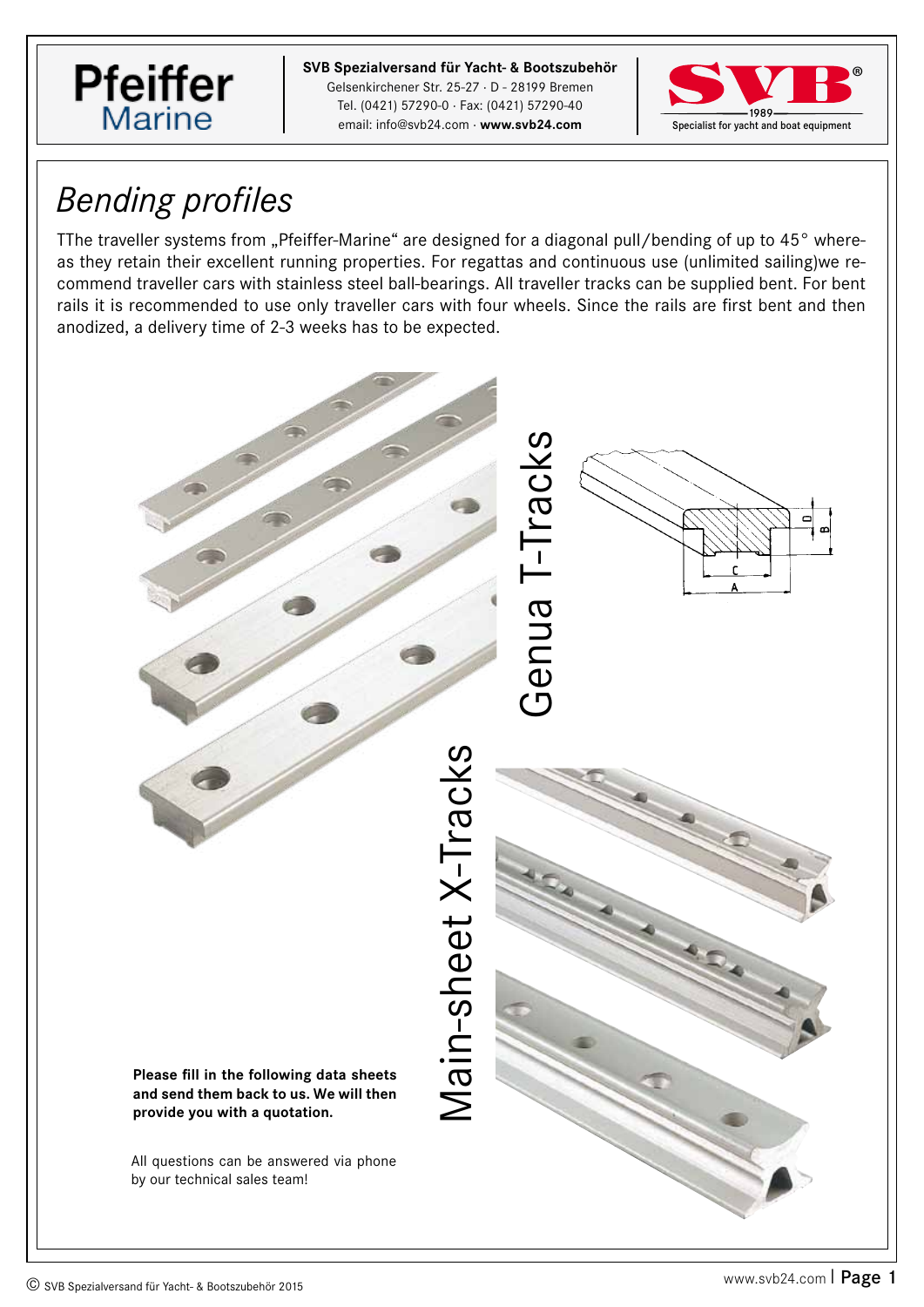# $\delta$  / **C** *Please tick the option for the bend you would like to have.*

### **DATASHEET** *Adjustment X-Tracks/T-Tracks*

Please enter the calculated values into the table. Possible options: 1. Bends in horizontal direction (horizontal, end the side) 2. Bends in vertical direction (the end is up or down) 3. A combination of the first two possibilities. In any case, there must be a constant radius.

Remarks/Comments:

### *Data for tracks*

Name: Street: City: Phone: email: Fax:

Please try to measure the size of the deflection/bend according to the following sketch. You can choose between 3 methods:

- *1. If you'd rather just measure distances:* Measure the length of the base and the height
- *2. If you prefer to directly measure the deflection:* Measure the true length and the height or the radius
- *3. If you prefer not to measure, at all:* Give us a pattern or template.